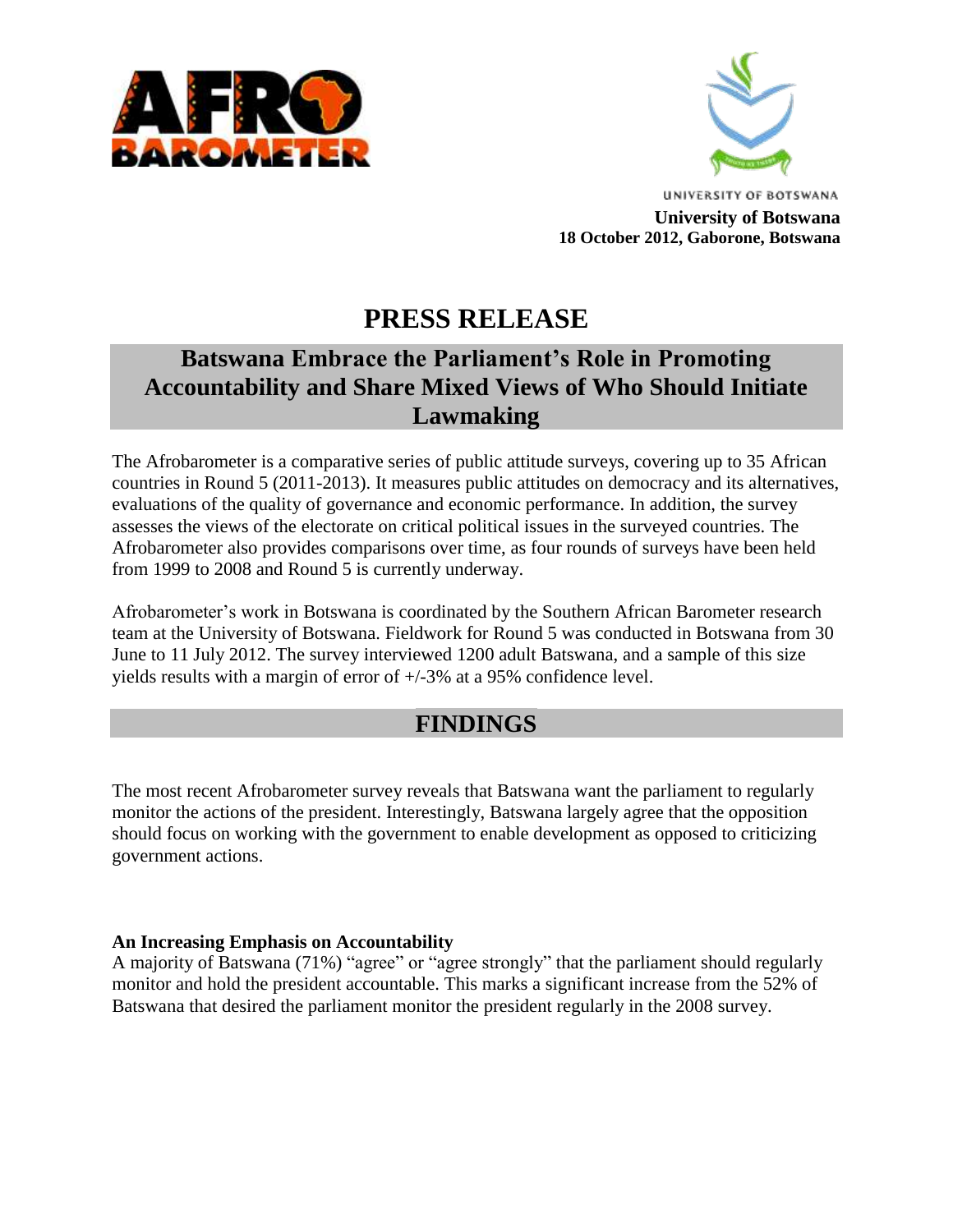

**Figure 1: Holding the President Accountable**

*Which of the following statements is closest to your view? Choose Statement 1 or Statement 2.*

*Statement 1: Parliament should ensure that the President explains to it on a regular basis how his government spends taxpayers' money. (% Agree or agree strongly)*

*Statement 2: The President should be able to devote his full attention to developing the country rather than wasting time justifying his actions. (% Agree or agree strongly)*

#### **Batswana Say the Opposition Should Cooperate with the Government**

An overwhelming majority of Batswana (79%) "agree" or "agree strongly" that the opposition should focus on cooperating with the government to increase development. This is preferred to the opposition devoting its efforts to criticizing government actions.



#### **Figure 2: Opposition's Role in Accountability**

*Which of the following statements is closest to your view? Choose Statement 1 or Statement 2.*

*Statement 1: Opposition parties should regularly examine and criticize government policies and actions. (% Agree or agree strongly)*

*Statement 2: Opposition parties should concentrate on cooperating with government and helping it develop the country. (% Agree or agree strongly)*